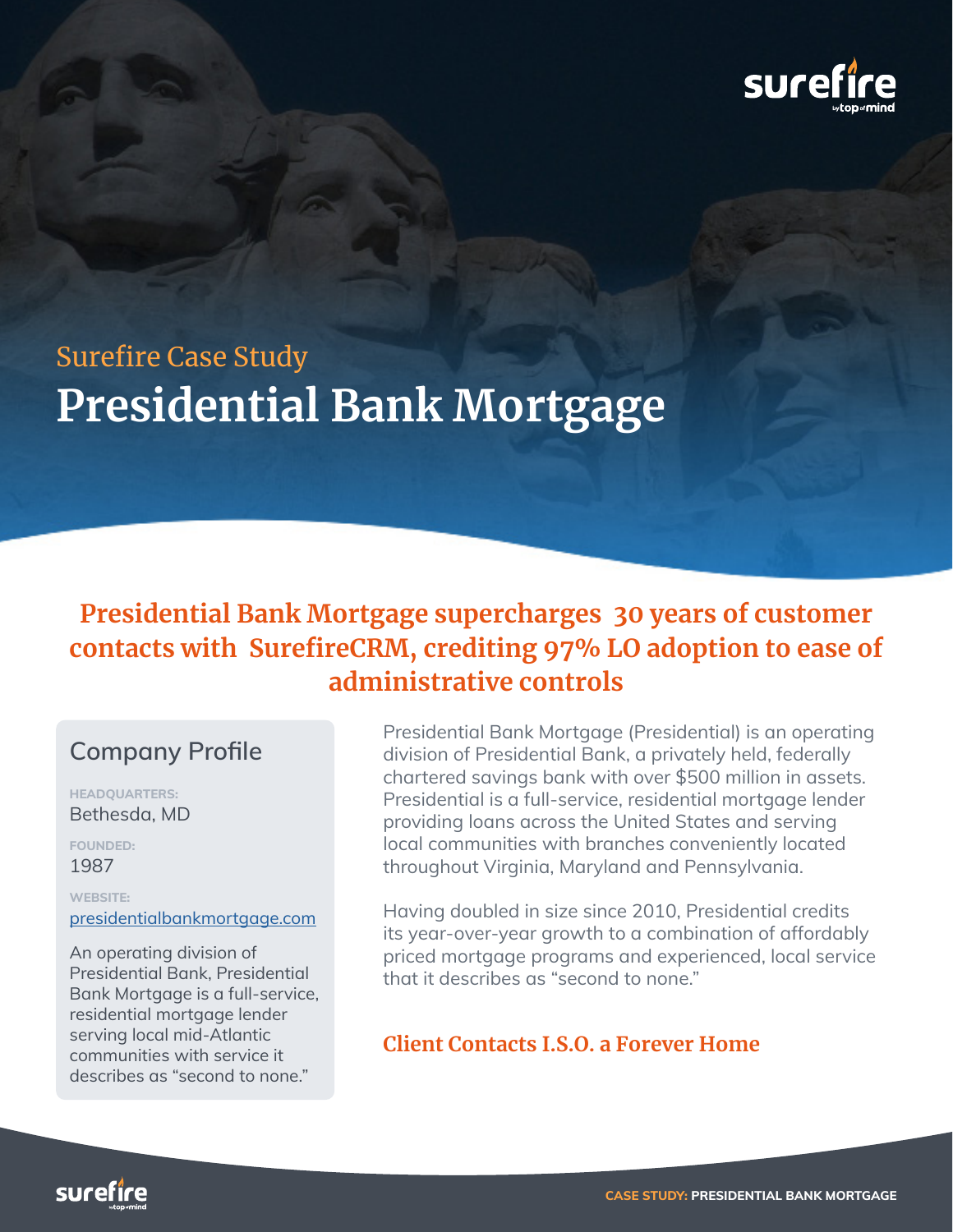When Brittany Pareti joined Presidential as director of marketing in 2017, the depository lender owned more than 30 years of long-standing client and community relationships. What was once a modest contact database had grown exponentially as the bank expanded, and it was naturally becoming harder for loan officers (LOs) to give each valued relationship the attention and personalized service it deserved.

As an experienced bank marketing professional, Pareti knew CRM and marketing automation tools could supercharge the results of an already successful sales force.

"Most of our loan originators have been with us for several decades, so their contact databases are massive," said Pareti. "I saw a CRM and marketing automation platform as the missing element that would make it possible for our LOs to nourish each and every relationship appropriately."

## **Engaging the Workforce with the Ease of Automation**

Understanding that Presidential's valuable, tenured employees may be timid about engaging in a new technology, Pareti knew LO adoption would be her main focus. Luckily, SurefireCRM's flexible platform was equipped with the features she needed to bring excitement around to the benefits

 $\alpha$ 

*We got LOs on board by showing them how the very human process of helping borrowers get into their dream home can be greatly enhanced with technology.*

of technology-enabled mortgage marketing.

To avoid overwhelming Presidential LOs with the roll out of SurefireCRM, Pareti eased them into the technology over an extended trial period before implementing LO cost-sharing. This gave Pareti and her team time to work one-on-one with LOs to develop practices that would help them derive the greatest value from SurefireCRM.

Early on, Pareti learned that the easier she made it for veteran

LOs to trigger marketing campaigns, the more enthusiastically they used them. So she centralized marketing administration under her team.

"I created a simple form that enables LOs to check the campaigns they want to use and who they want to send them to," said Pareti. "My team set up campaigns on LOs' behalf, and SurefireCRM pushes them out according to rules or an automated deployment schedule."

Pareti uses this same form system to launch Single Property Sites and other "set it and forget it" campaigns such as birthday and loan anniversary eCards. According to Pareti, "the more we can assist the LO's in automation, the better."